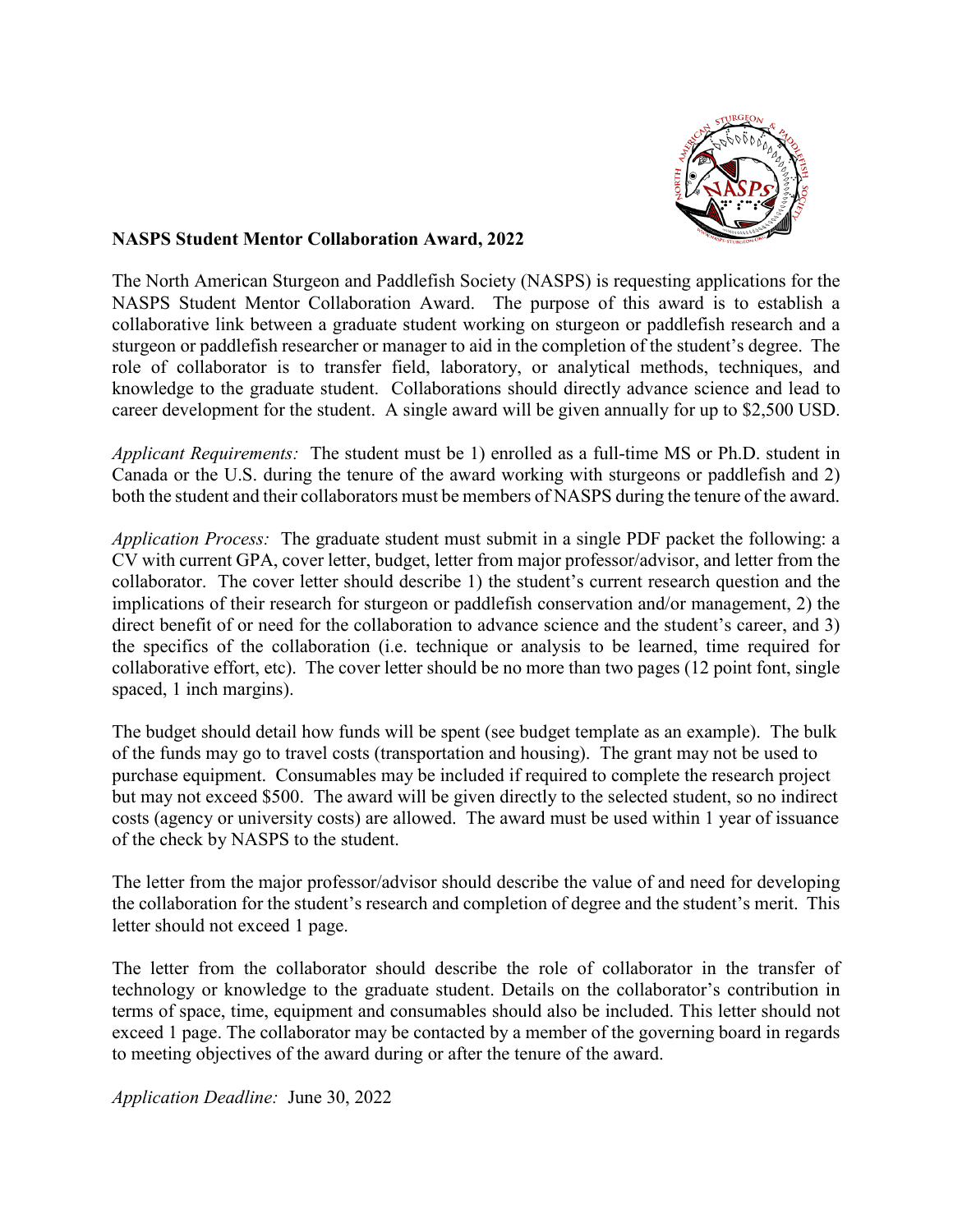*Announcement of Grantee:* The grantee will be announced at the annual meeting banquet held in Folsom, California on October 23rd-27th. The grantee does not have to be present to accept the award.

*Reporting Process:* A report by the student detailing the collaboration between the graduate student and collaborator must be submitted to NASPS within three months of completion of the collaboration, and no later than 15 months following receipt of the award. The NASPS should be acknowledged within all presentations, reports, and publications of the work resulting from the collaboration.

*Application Submission:* The application packet must be submitted to nasps@nasps-sturgeon.org by the application deadline. Questions may be directed to  $nags@nags$ -sturgeon.org.